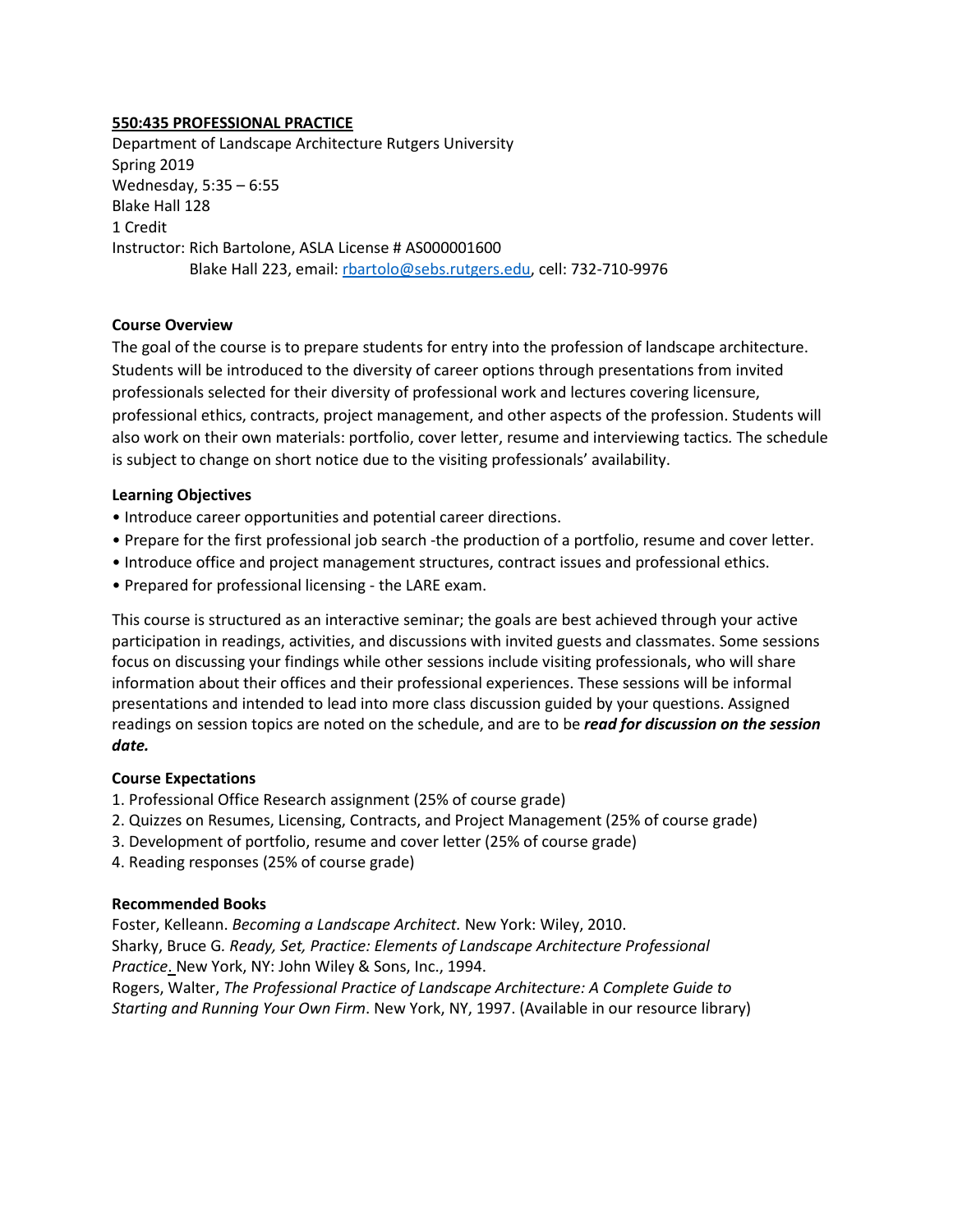### **Class Schedule (subject to change)**

## **Date Topic**

- Jan. 23: Introduction, **Joe Sikora**, Sikora Wells Appel
- Jan. 30: Resumes & Project Management, Assignment: Prepare draft resume and cover letter
- Feb. 6: **Joe Perello,** Suburban Consulting Engineers
- Feb. 13: **Evan Ralph,** Back to Nature
- Feb. 20: **Larry Jacobs**, RU Career Services, Cover Letters, Resume, Interview Tactics Introduce Office Research Project
- Feb. 27: **Tim Symanski**, Melillo + Baurer Associates, Due: final resume & cover letter
- Mar. 6: Contracts**, Brian Clemson**, Campus Landscape Architect
- Mar.13: Quiz on resumes, project management and contracts, **Dave Lustberg + Chase Mitchel**, Arterial, LLC
- Mar.20: Spring Break
- Mar.27: **Deborah Cerbone Todd**, Cerbone Associates
- Apr. 3: **Denise Mattes, Joanne DiLorenzo**, NY City Parks Department
- Apr. 10**:** Professional License (LARE)**,** Professional Ethics
- Apr. 17: **Joan Furlong, Jessie Woods and Ted Aretakis, MKW**
- Apr. 24: Quiz on licensing (LARE) & professional ethics; Present: Office Research
- May 1: Present: Personal Portfolios
- May 15: 3PM: Submission of Personal Portfolios

### **Assignment of Grades**

The following guidelines are provided for understanding appropriate grading in this course:

**A** – Outstanding –This not only means fulfilling the requirements, but impressing and going beyond the initial expectations of the project. The student has demonstrated a superior grasp of the subject matter coupled with a high degree of creative or logical expression, and strong ability to present these ideas in an organized and analytical manner.

**B** – Very Good – The student has demonstrated a solid grasp of the material with an ability to organize and examine the material in an organized, critical, and constructive manner. The projects and in-class performance reveal a solid understanding of the issues and related theories or literature.

**C** – Acceptable –The student has shown a moderate ability to grasp concepts and theories for the class, producing work that , while basically adequate, it is not in any way exceptional. Performance in class displays a basic familiarity with the relevant literature and techniques.

**D** – Unacceptable – The work demonstrates a minimal understanding of the fundamental nature of the material or the assignment with a performance that does not adequately examine the course material critically or constructively. Students cannot graduate from the Landscape Architecture program with 2 D's in required 550 classes.

F – Failure – The student has demonstrated a lack of understanding or familiarity with course concepts and materials. Their performance has been inadequate. Failure is often the result of limited effort and poor attendance, which may indicate that the student is not in the proper field of study.

HOMEWORK: Typical assignments ask you to make judgements concerning readings or completing assigned tasks. Failing to complete any assignment will negatively affect your semester grades. Specifically, you risk failing the course, and further, the lost opportunity to develop skills to help you acquire your first professional job.

READINGS will be posted on the course sakai site.

ATTENDANCE: The Department of Landscape Architecture requires attendance in all of its classes - attendance at scheduled class is mandatory. If a circumstance arises which prohibits your attendance at any class session,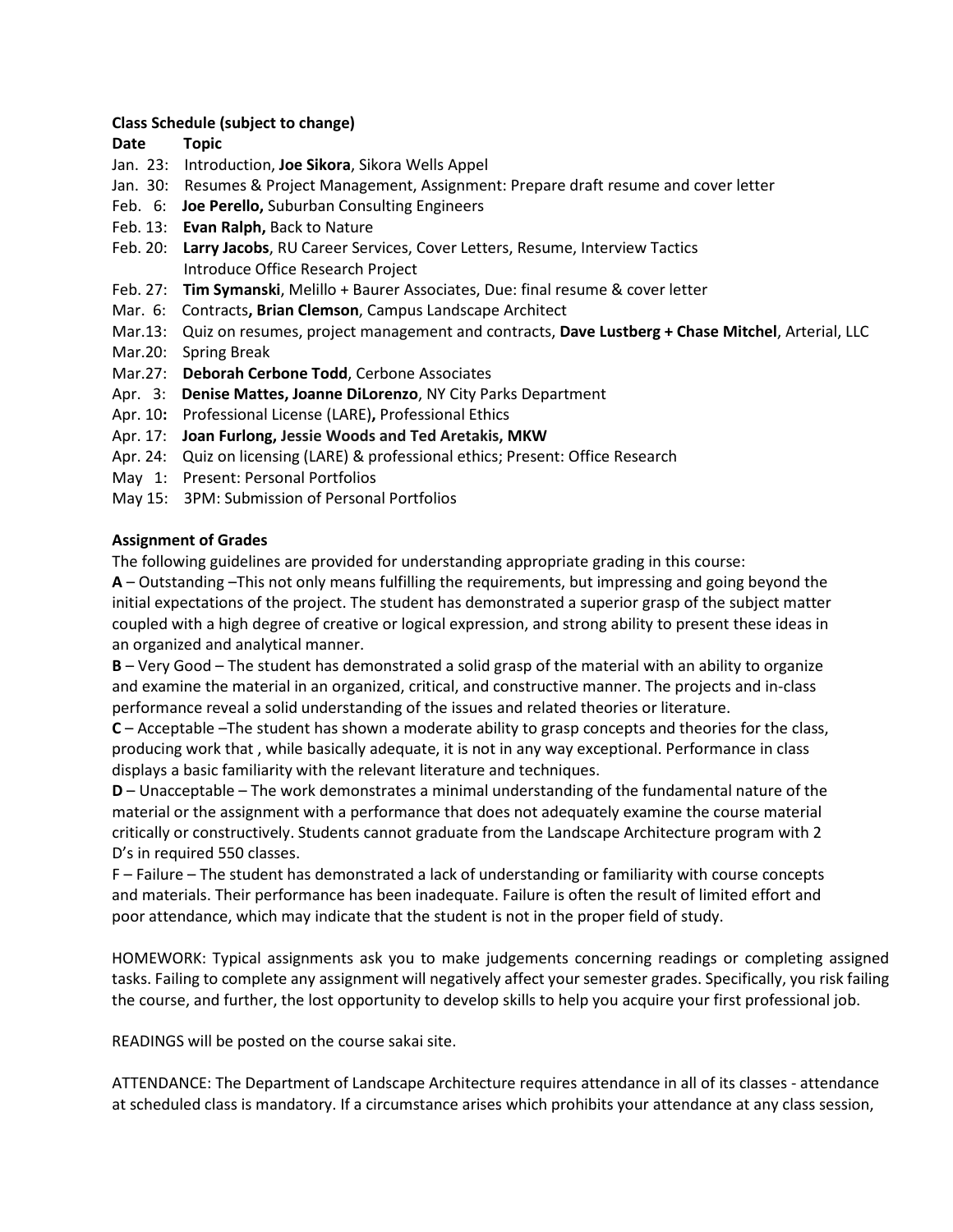please notify the instructor 24 hours prior to the class and an alternative arrangement may be made. It is the policy of the Department that more than three unexcused absences will result in a step reduction of the final course grade [for example, a B down to a C]. Each additional three absences will result in another step reduction. Attendance will be taken at the start of each class and late arrivals of more than ten [10] minutes will be marked as an absence.

There will be no opportunity to make up a missed lecture or presentation.

FACILITIES: Classes cannot be taught without reliable facilities. The student is expected to use the facilities responsibly with particular regard to the clearly established rules about their use as specified in the department website. These rules cover access to the building, vandalism, personalization of working spaces, smoking and drinking, use of lockers, use of department equipment, access to the reference collection, and basic rules governing the use of the studios.

PERSONAL CIRCUMSTANCES: If you encounter any personal circumstances that inhibit your ability to fulfill the requirements of this course, you should contact the Instructor immediately. Likewise, any student with a special need, circumstance or disability should make an appointment with the Instructor during the first week of class.

ACCOMODATIONS FOR STUDENTS WITH DISABILITIES: Please follow the procedures outlined at https://ods.rutgers.edu/students/registration-form. Full policies and procedures are at https://ods.rutgers.edu/

ACADEMIC INTEGRITY: The intentional copying of another student's file [work] or a portion of a file [work] and representation of the work as your own work is in direct violation of the University Integrity Policy: PLAGIARISM: the representation of the words or ideas of another as one's own in any academic work. It is a violation of academic integrity for a student to aid others in violating academic integrity. A student who knowingly or negligently facilitates a violation of academic integrity is as culpable as the student who receives the impermissible aid, even if the former student does not benefit from the violation. As a result, any copying and/or "sharing" of exercises, homework assignments, and projects will be treated as Level 2 violations and subject to the sanctions as outline in the Integrity Policy: 1. A failing grade on the assignment. 2. A failing grade for the course. 3. Disciplinary warning or probation. Repeat violations will be treated as separable Level Three violations and referred to the AIF of the school for adjudication. Please refer to the complete Integrity Policy at: http://academicintegrity.rutgers.edu/integrity.shtml.

# STUDENT WELLNESS SERVICES

Just In Case Web App http://codu.co/cee05e Access helpful mental health information and resources for yourself or a friend in a mental health crisis on your smartphone or tablet and easily contact CAPS or RUPD. Counseling, ADAP & Psychiatric Services (CAPS) (848) 932-7884 / 17 Senior Street, New Brunswick, NJ 08901/ www.rhscaps.rutgers.edu/ CAPS is a University mental health support service that includes counseling, alcohol and other drug assistance, and psychiatric services staffed by a team of professional within Rutgers Health services to support students' efforts to succeed at Rutgers University. CAPS offers a variety of services that include individual therapy, group therapy and workshops, crisis intervention, referral to specialists in the community and consultation and collaboration with campus partners.

Violence Prevention & Victim Assistance (VPVA) (848) 932-1181 / 3 Bartlett Street, New Brunswick, NJ 08901 / www.vpva.rutgers.edu/ The Office for Violence Prevention and Victim Assistance provides confidential crisis